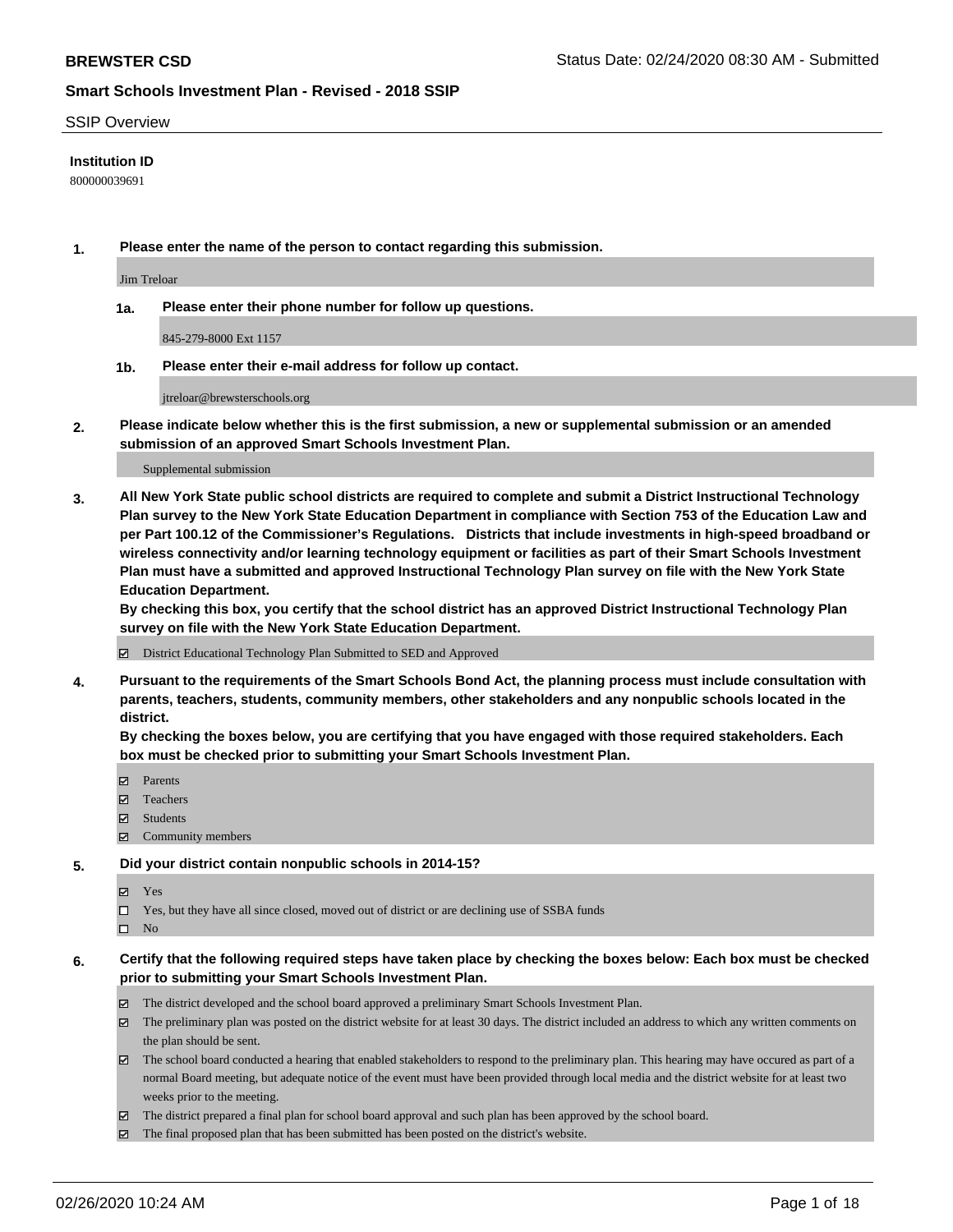SSIP Overview

**6a. Please upload the proposed Smart Schools Investment Plan (SSIP) that was posted on the district's website, along with any supporting materials. Note that this should be different than your recently submitted Educational Technology Survey. The Final SSIP, as approved by the School Board, should also be posted on the website and remain there during the course of the projects contained therein.**

Brewster Final Smart Schools Investment Plan 2018-2019.pdf

**6b. Enter the webpage address where the final Smart Schools Investment Plan is posted. The Plan should remain posted for the life of the included projects.**

https://www.brewsterschools.org/Page/2725

**7. Please enter an estimate of the total number of students and staff that will benefit from this Smart Schools Investment Plan based on the cumulative projects submitted to date.**

3,300

**8. An LEA/School District may partner with one or more other LEA/School Districts to form a consortium to pool Smart Schools Bond Act funds for a project that meets all other Smart School Bond Act requirements. Each school district participating in the consortium will need to file an approved Smart Schools Investment Plan for the project and submit a signed Memorandum of Understanding that sets forth the details of the consortium including the roles of each respective district.**

 $\Box$  The district plans to participate in a consortium to partner with other school district(s) to implement a Smart Schools project.

### **9. Please enter the name and 6-digit SED Code for each LEA/School District participating in the Consortium.**

| <b>Partner LEA/District</b> |  | ISED BEDS Code |
|-----------------------------|--|----------------|
| (No Response)               |  | (No Response)  |

### **10. Please upload a signed Memorandum of Understanding with all of the participating Consortium partners.**

(No Response)

#### **11. Your district's Smart Schools Bond Act Allocation is:**

\$1,607,265

#### **12. Final 2014-15 BEDS Enrollment to calculate Nonpublic Sharing Requirement**

|            | Public Enrollment | Nonpublic Enrollment | Total Enrollment | l Nonpublic Percentage |
|------------|-------------------|----------------------|------------------|------------------------|
| Enrollment | 3,248             | 28                   | 3.276.00         | 0.85                   |

**13. This table compares each category budget total, as entered in that category's page, to the total expenditures listed in the category's expenditure table. Any discrepancies between the two must be resolved before submission.**

|                                          | Sub-Allocations | <b>Expenditure Totals</b> | Difference |
|------------------------------------------|-----------------|---------------------------|------------|
| <b>School Connectivity</b>               | 45,966.00       | 45,966.00                 | 0.00       |
| Connectivity Projects for<br>Communities | 0.00            | 0.00                      | 0.00       |
| Classroom Technology                     | 134,442.00      | 134,442.00                | 0.00       |
| Pre-Kindergarten Classrooms              | 0.00            | 0.00                      | 0.00       |
| Replace Transportable<br>Classrooms      | 0.00            | 0.00                      | 0.00       |
| <b>High-Tech Security Features</b>       | 0.00            | 0.00                      | 0.00       |
| Nonpublic Loan                           | 0.00            | 0.00                      | 0.00       |
| Totals:                                  |                 |                           |            |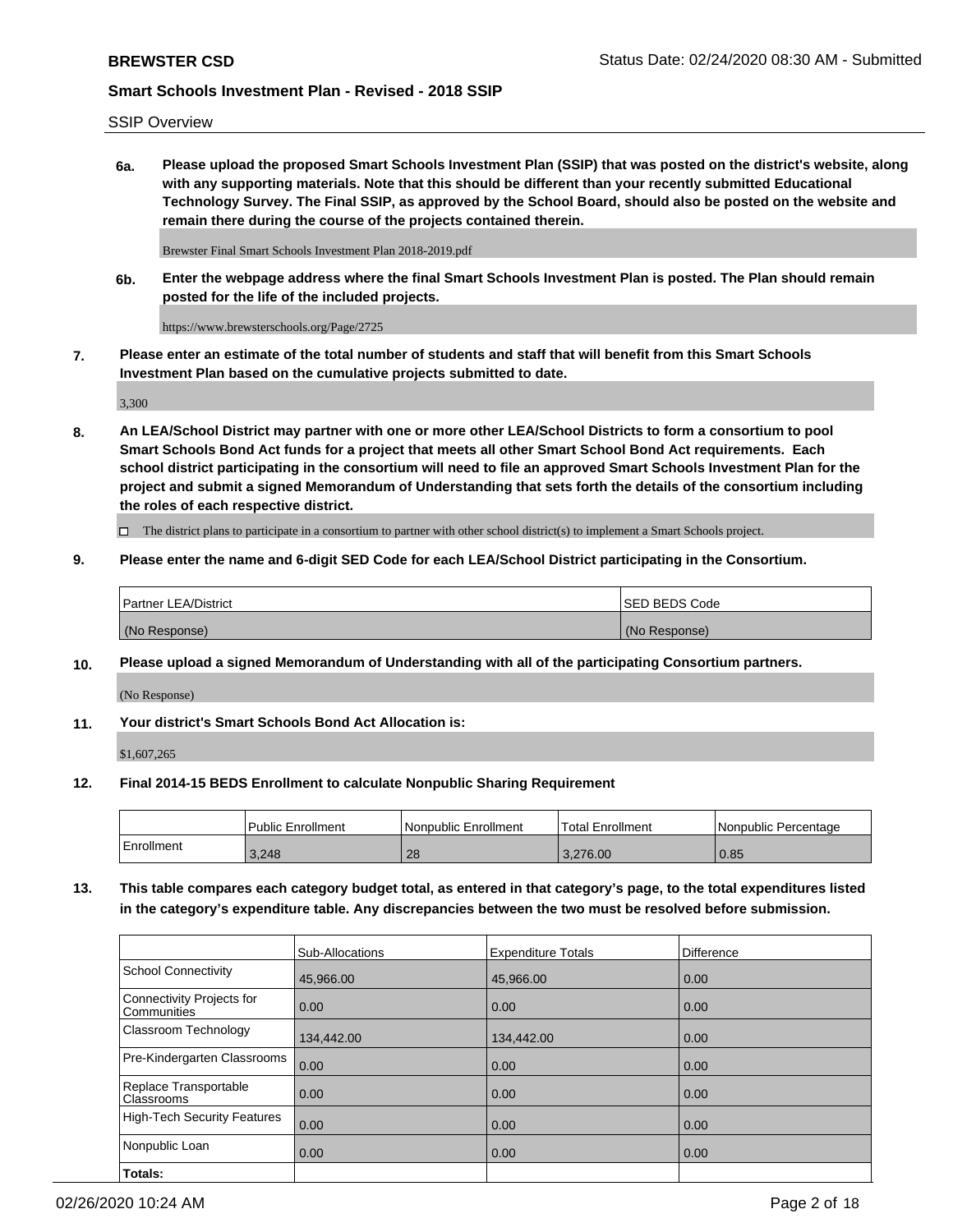SSIP Overview

| Sub-Allocations | Expenditure Totals | <b>Difference</b> |
|-----------------|--------------------|-------------------|
| 180,408         | 180,408            |                   |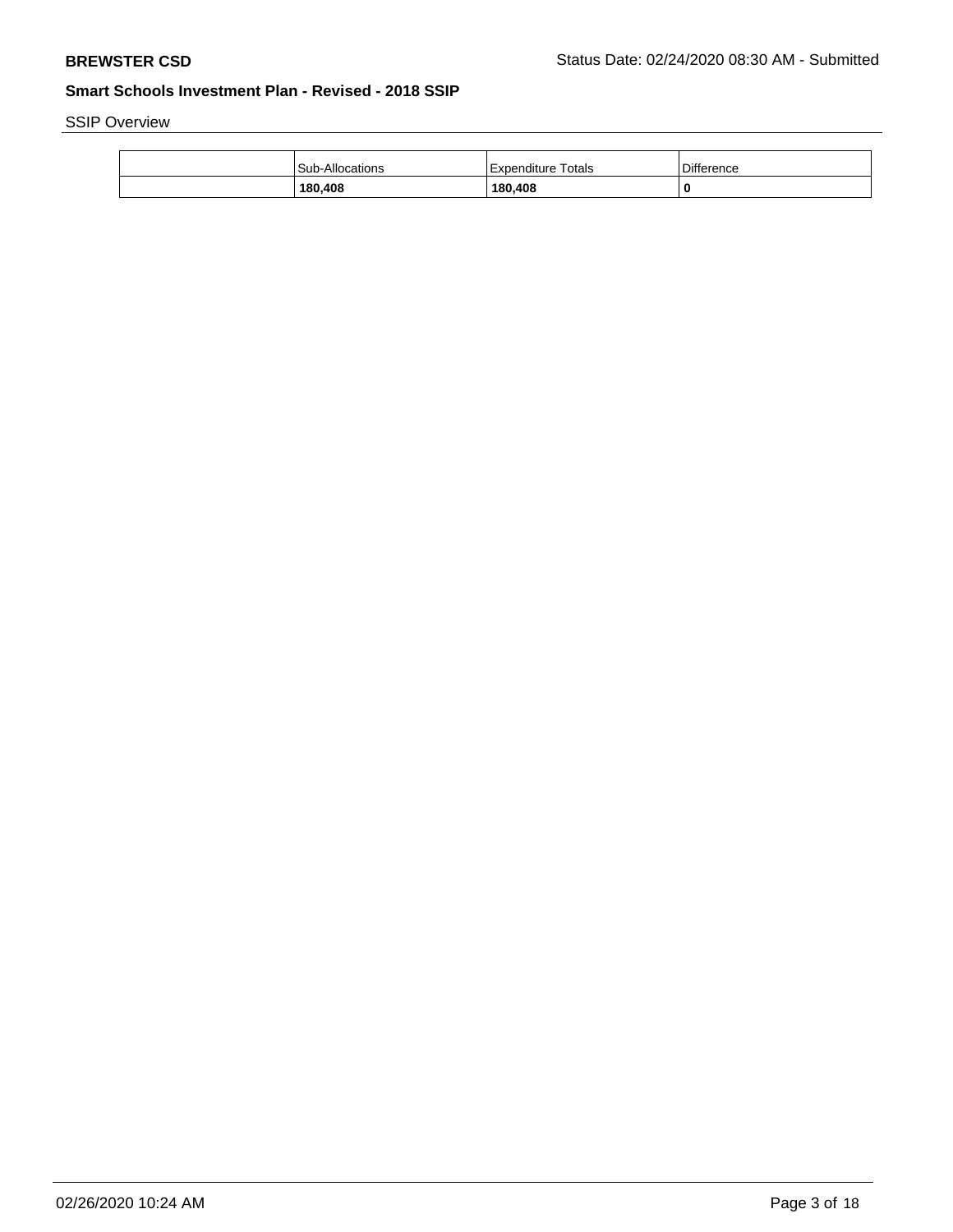School Connectivity

- **1. In order for students and faculty to receive the maximum benefit from the technology made available under the Smart Schools Bond Act, their school buildings must possess sufficient connectivity infrastructure to ensure that devices can be used during the school day. Smart Schools Investment Plans must demonstrate that:**
	- **• sufficient infrastructure that meets the Federal Communications Commission's 100 Mbps per 1,000 students standard currently exists in the buildings where new devices will be deployed, or**
	- **• is a planned use of a portion of Smart Schools Bond Act funds, or**
	- **• is under development through another funding source.**

**Smart Schools Bond Act funds used for technology infrastructure or classroom technology investments must increase the number of school buildings that meet or exceed the minimum speed standard of 100 Mbps per 1,000 students and staff within 12 months. This standard may be met on either a contracted 24/7 firm service or a "burstable" capability. If the standard is met under the burstable criteria, it must be:**

**1. Specifically codified in a service contract with a provider, and**

**2. Guaranteed to be available to all students and devices as needed, particularly during periods of high demand, such as computer-based testing (CBT) periods.**

**Please describe how your district already meets or is planning to meet this standard within 12 months of plan submission.**

Brewster CSD Currently provides 850 Mbps of bandwidth to the 3,135 students it serves which is more than double the minimum standard.

**1a. If a district believes that it will be impossible to meet this standard within 12 months, it may apply for a waiver of this requirement, as described on the Smart Schools website. The waiver must be filed and approved by SED prior to submitting this survey.**

 $\Box$  By checking this box, you are certifying that the school district has an approved waiver of this requirement on file with the New York State Education Department.

**2. Connectivity Speed Calculator (Required). If the district currently meets the required speed, enter "Currently Met" in the last box: Expected Date When Required Speed Will be Met.**

|                  | l Number of     | Required Speed | Current Speed in | Expected Speed | Expected Date                      |
|------------------|-----------------|----------------|------------------|----------------|------------------------------------|
|                  | <b>Students</b> | lin Mbps       | <b>Mbps</b>      | to be Attained | When Required                      |
|                  |                 |                |                  |                | Within 12 Months Speed Will be Met |
| Calculated Speed | 3.135           | 313.50         | 850              | (No Response)  | (No Response)                      |

**3. Describe how you intend to use Smart Schools Bond Act funds for high-speed broadband and/or wireless connectivity projects in school buildings.**

#### **• Setup of a Virtual Desktop Infrastructure**

• We will be expanding the current infrastructure that the district has set up for VDI by adding another server and configuring it for added users and redundancy. This will allow each of the servers to function independently and also to fail-over to the other should one of the servers stop functioning properly thus making a more reliable network for VDI.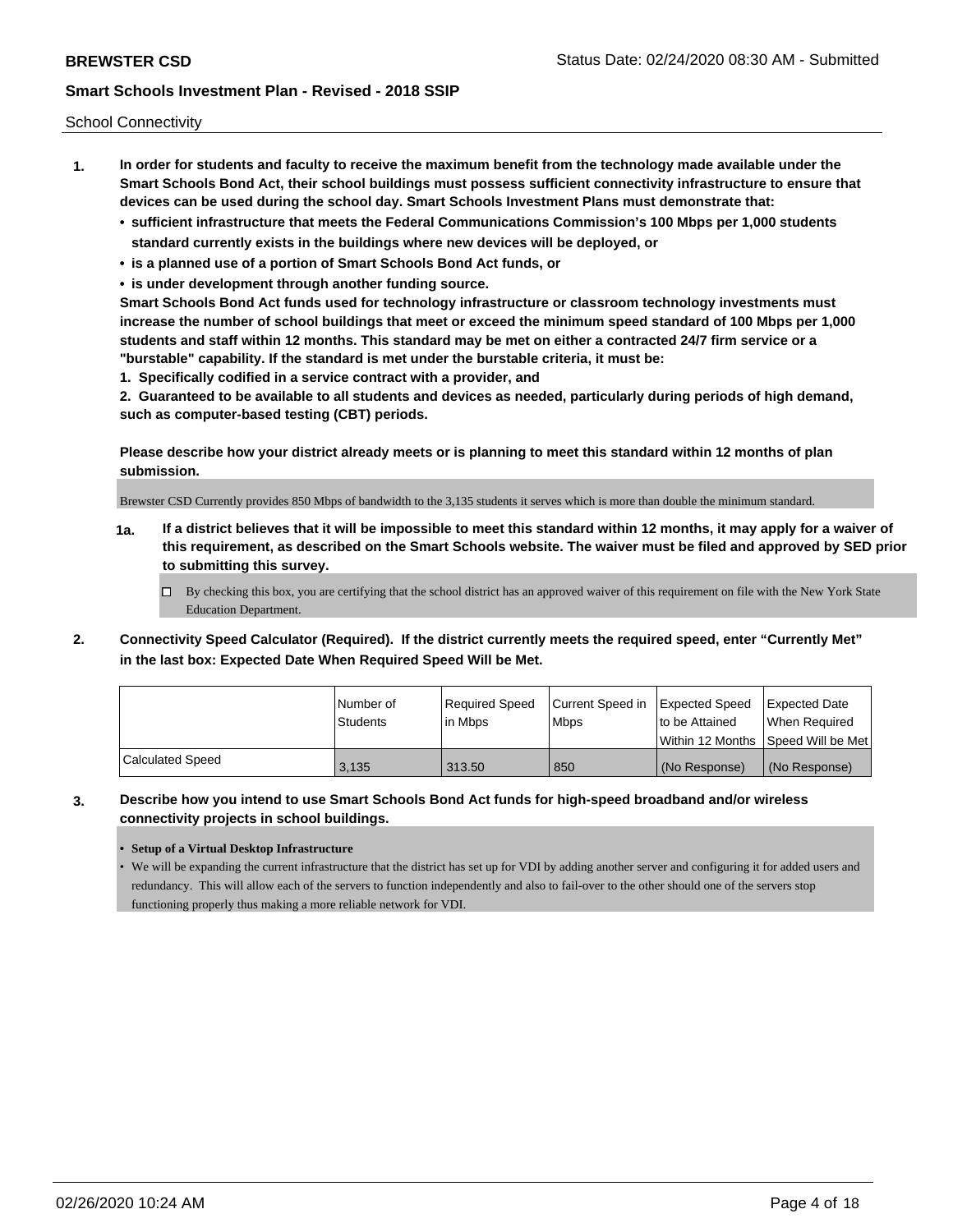**4. Describe the linkage between the district's District Instructional Technology Plan and how the proposed projects will improve teaching and learning. (There should be a link between your response to this question and your responses to Question 1 in Section IV - NYSED Initiatives Alignment: "Explain how the district use of instructional technology will serve as a part of a comprehensive and sustained effort to support rigorous academic standards attainment and performance improvement for students."** 

### **Your answer should also align with your answers to the questions in Section II - Strategic Technology Planning and the associated Action Steps in Section III - Action Plan.)**

One of Brewster's three goals from our technology plan is to "Make 75% of student, teacher and classroom devices more agile and collaborative by the end of the 2020-2021 school year." This will be accomplished through the two projects proposed in this SSIP. The first is to add interactive whiteboards that have the added functionality of being able to screen-cast to and interact with using multiple devices and the second is to expand our Virtual Desktop Infrastructure, VDI, which will make the Chromebooks that our students and teachers use more versatile. VDI has two main advantages for end users:

- 1. Students and teachers will have access to applications such as Autodesk Inventor, Adobe Creative Suite and Microsoft Office which wouldn't normally be available on a Chromebook; and
- 2. They will be able to do work in these programs from home instead of needing to be on a Windows-based device that is physically located in the district.
- **5. If the district wishes to have students and staff access the Internet from wireless devices within the school building, or in close proximity to it, it must first ensure that it has a robust Wi-Fi network in place that has sufficient bandwidth to meet user demand.**

#### **Please describe how you have quantified this demand and how you plan to meet this demand.**

Every student in grades 6-12 is given a Chromebook to use throughout the day and to take home. There is a cart of Chromebooks in each homeroom in grades 1-5 for students to use daily. We have complete WiFi coverage throughout all of our buildings with access points in nearly every classroom and in all general areas such as libraries, gymnasiums, auditoriums and cafeterias. We have 850 Mbps of bandwidth split between two separate ISPs with automatic failover and shaped to balance out traffic between buildings and prioritizing educational use over social media or other traffic. Our connections between buildings is dual 10 Gb fiber with automatic failover to ensure constant uptime. We monitor our traffic daily and have not exceeded our bandwidth needs at this moment across both our wired and wireless networks.

**6. Smart Schools plans with any expenditures in the School Connectivity category require a project number from the Office of Facilities Planning. Districts must submit an SSBA LOI and receive project numbers prior to submitting the SSIP. As indicated on the LOI, some projects may be eligible for a streamlined review and will not require a building permit.**

**Please indicate on a separate row each project number given to you by the Office of Facilities Planning.**

| Project Number  |  |
|-----------------|--|
| 480601060004BA1 |  |

**7. Certain high-tech security and connectivity infrastructure projects may be eligible for an expedited review process as determined by the Office of Facilities Planning.**

**Was your project deemed eligible for streamlined review?**

Yes

**7a. Districts that choose the Streamlined Review Process will be required to certify that they have reviewed all installations with their licensed architect or engineer of record and provide that person's name and license number. The licensed professional must review the products and proposed method of installation prior to implementation and review the work during and after completion in order to affirm that the work was codecompliant, if requested.**

 $\boxtimes$  I certify that I have reviewed all installations with a licensed architect or engineer of record.

**8. Include the name and license number of the architect or engineer of record.**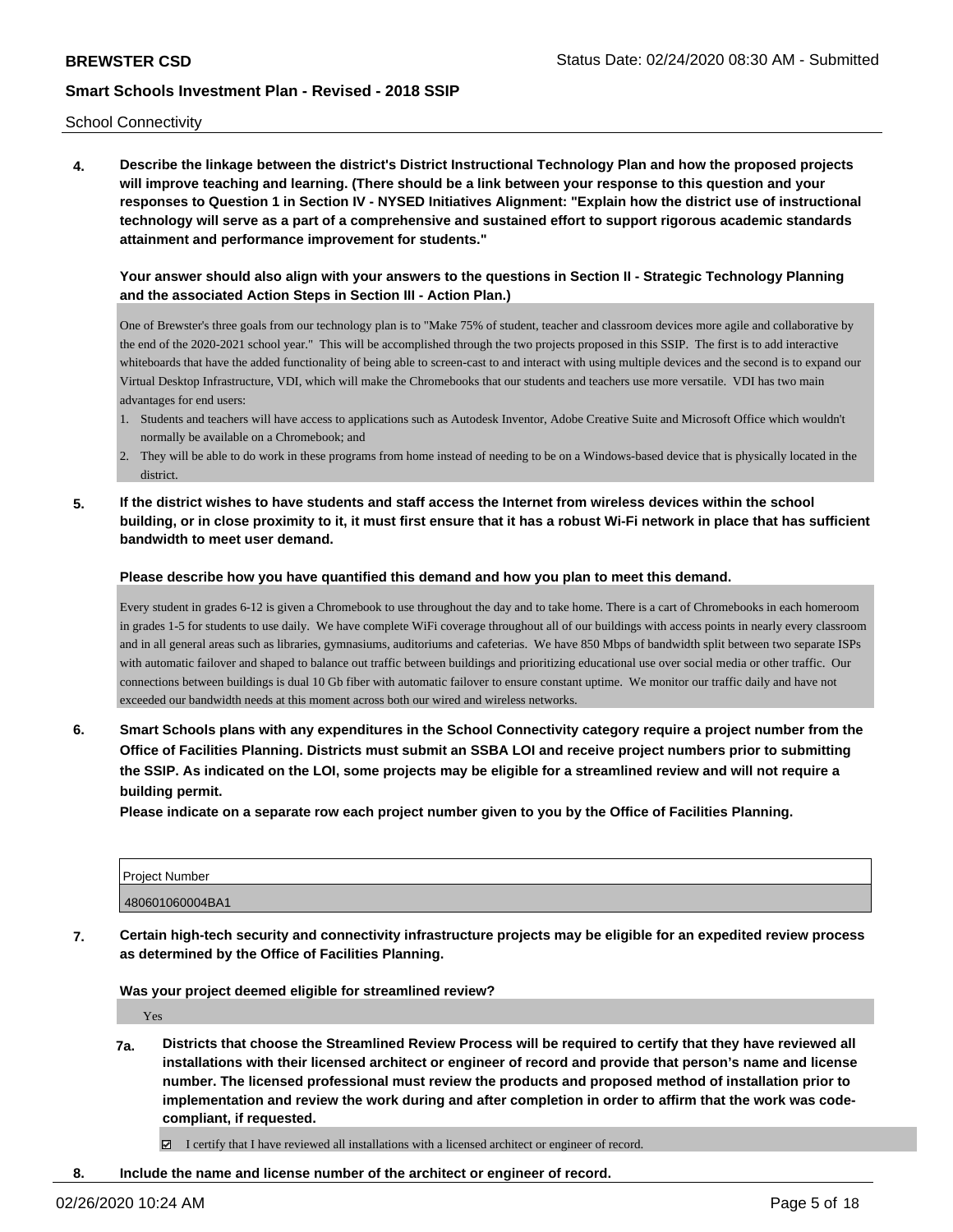School Connectivity

| Name                 | License Number |
|----------------------|----------------|
| <b>Russ Davidson</b> | 19885          |

## **9. Public Expenditures – Loanable (Counts toward the nonpublic loan calculation)**

| Select the allowable expenditure type.<br>Repeat to add another item under each type. | <b>PUBLIC</b> Items to be<br>Purchased | Quantity         | Cost Per Item    | Total Cost |
|---------------------------------------------------------------------------------------|----------------------------------------|------------------|------------------|------------|
| (No Response)                                                                         | (No Response)                          | (No<br>Response) | (No<br>Response) | 0.00       |
|                                                                                       |                                        |                  | 0.00             |            |

# **10. Public Expenditures – Non-Loanable (Does not count toward nonpublic loan calculation)**

| Select the allowable expenditure<br>type.<br>Repeat to add another item under<br>each type. | <b>PUBLIC</b> Items to be purchased                 | Quantity | Cost per Item | <b>Total Cost</b> |
|---------------------------------------------------------------------------------------------|-----------------------------------------------------|----------|---------------|-------------------|
| <b>Professional Services</b>                                                                | Setup of expanded Virtual Desktop<br>Infrastructure |          | 15,000.00     | 15,000.00         |
| Network/Access Costs                                                                        | Server                                              |          | 30,966.00     | 30,966.00         |
|                                                                                             |                                                     |          | 45,966.00     | 45,966            |

### **11. Final 2014-15 BEDS Enrollment to calculate Nonpublic Sharing Requirement (no changes allowed.)**

|            | <b>Public Enrollment</b> | Nonpublic Enrollment | Total Enrollment | l Nonpublic Percentage |
|------------|--------------------------|----------------------|------------------|------------------------|
| Enrollment | 3,248                    | 28                   | 3.276.00         | 0.85                   |

### **12. Total Public Budget - Loanable (Counts toward the nonpublic loan calculation)**

|                                               | <b>Public Allocations</b> | Estimated Nonpublic Loan<br>Amount | <b>Estimated Total Sub-Allocations</b> |
|-----------------------------------------------|---------------------------|------------------------------------|----------------------------------------|
| Network/Access Costs                          | (No Response)             | 0.00                               | 0.00                                   |
| School Internal Connections and<br>Components | (No Response)             | 0.00                               | 0.00                                   |
| <b>Other</b>                                  | (No Response)             | 0.00                               | 0.00                                   |
| <b>Totals:</b>                                | 0.00                      | U                                  | 0                                      |

# **13. Total Public Budget – Non-Loanable (Does not count toward the nonpublic loan calculation)**

|                                                   | Sub-<br>Allocation |
|---------------------------------------------------|--------------------|
| Network/Access Costs                              | 30,966.00          |
| Outside Plant Costs                               | 0.00               |
| <b>School Internal Connections and Components</b> | (No Response)      |
| Professional Services                             | 15,000.00          |
| Testing                                           | $\overline{0.00}$  |
| <b>Other Upfront Costs</b>                        |                    |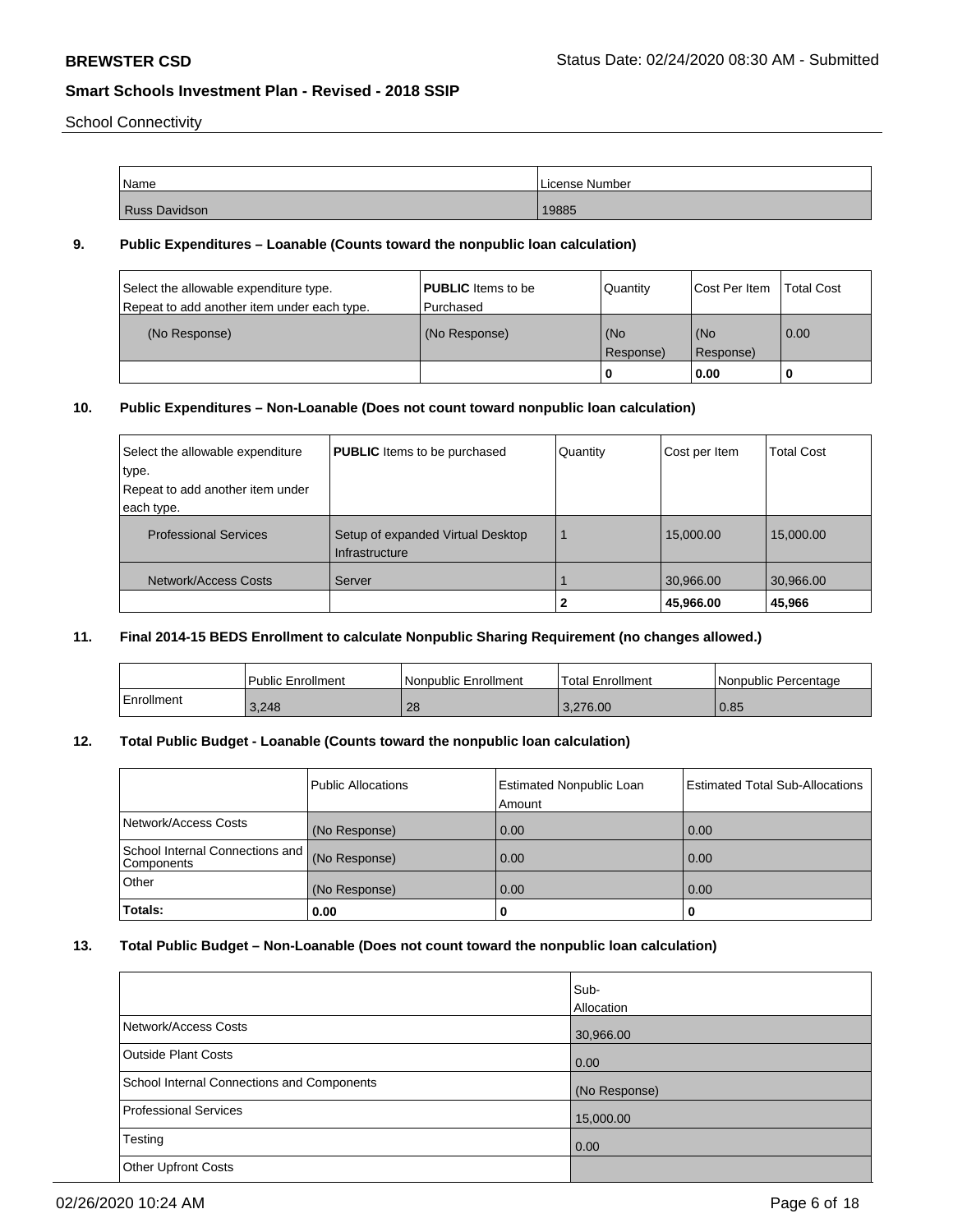School Connectivity

|             | Sub-<br>Allocation |
|-------------|--------------------|
|             | 0.00               |
| Other Costs | 0.00               |
| Totals:     | 45,966.00          |

# **14. School Connectivity Totals**

|                          | Total Sub-Allocations |
|--------------------------|-----------------------|
| Total Loanable Items     | $\overline{0.00}$     |
| Total Non-Ioanable Items | 45,966.00             |
| Totals:                  | 45,966                |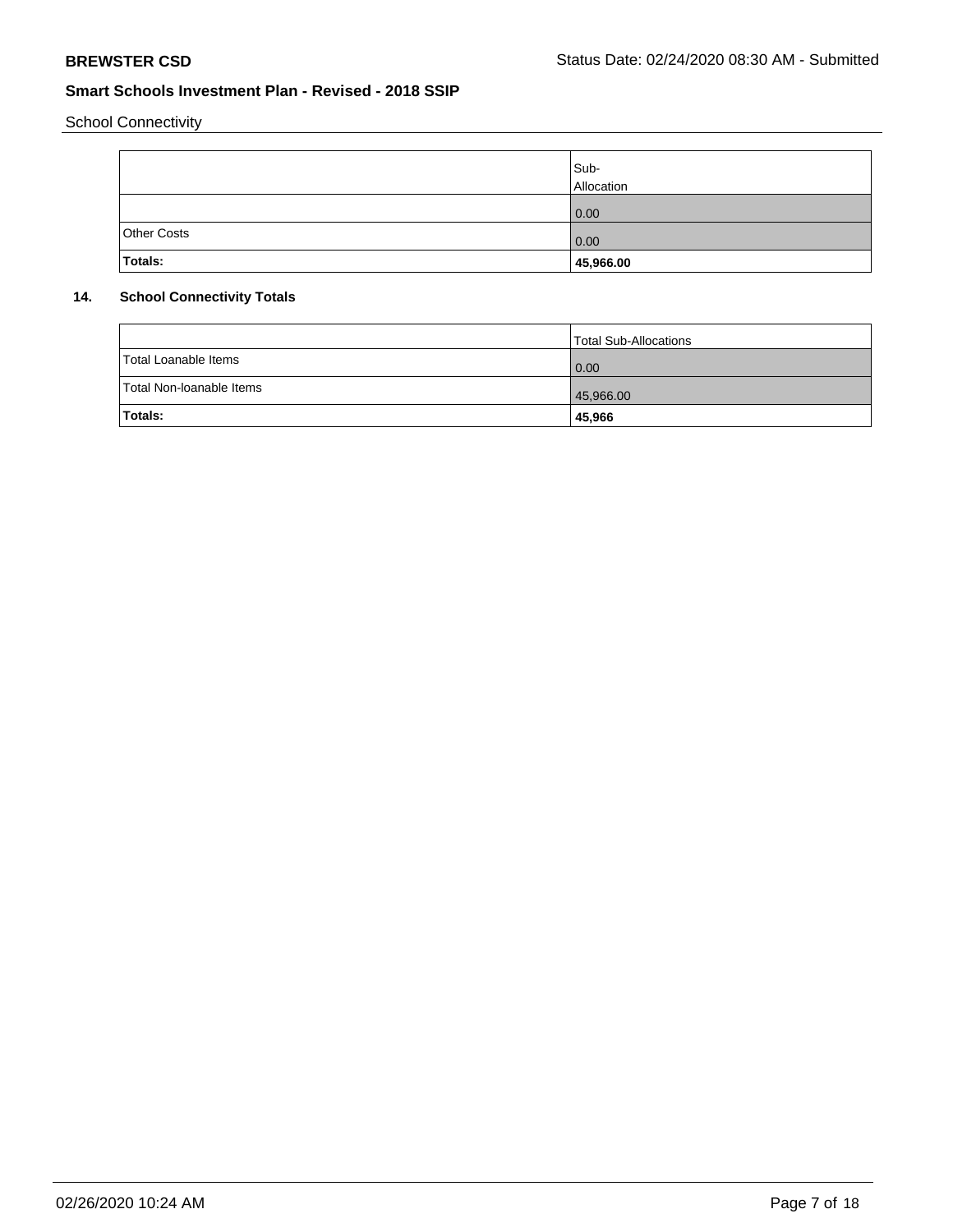Community Connectivity (Broadband and Wireless)

**1. Describe how you intend to use Smart Schools Bond Act funds for high-speed broadband and/or wireless connectivity projects in the community.**

 $\rm N/A$ 

**2. Please describe how the proposed project(s) will promote student achievement and increase student and/or staff access to the Internet in a manner that enhances student learning and/or instruction outside of the school day and/or school building.**

N/A

**3. Community connectivity projects must comply with all the necessary local building codes and regulations (building and related permits are not required prior to plan submission).**

 $\Box$  I certify that we will comply with all the necessary local building codes and regulations.

**4. Please describe the physical location of the proposed investment.**

N/A

**5. Please provide the initial list of partners participating in the Community Connectivity Broadband Project, along with their Federal Tax Identification (Employer Identification) number.**

| <b>Project Partners</b> | l Federal ID # |
|-------------------------|----------------|
| (No Response)           | (No Response)  |

**6. Please detail the type, quantity, per unit cost and total cost of the eligible items under each sub-category.**

| Select the allowable expenditure | Item to be purchased | Quantity      | Cost per Item | <b>Total Cost</b> |
|----------------------------------|----------------------|---------------|---------------|-------------------|
| type.                            |                      |               |               |                   |
| Repeat to add another item under |                      |               |               |                   |
| each type.                       |                      |               |               |                   |
| (No Response)                    | (No Response)        | (No Response) | (No Response) | 0.00              |
|                                  |                      | U             | 0.00          |                   |

**7. If you are submitting an allocation for Community Connectivity, complete this table.**

**Note that the calculated Total at the bottom of the table must equal the Total allocation for this category that you entered in the SSIP Overview overall budget.**

|                                    | Sub-Allocation |
|------------------------------------|----------------|
| Network/Access Costs               | 0.00           |
| <b>Outside Plant Costs</b>         | 0.00           |
| <b>Tower Costs</b>                 | 0.00           |
| <b>Customer Premises Equipment</b> | 0.00           |
| <b>Professional Services</b>       | 0.00           |
| Testing                            | 0.00           |
| Other Upfront Costs                | 0.00           |
| <b>Other Costs</b>                 | 0.00           |
| Totals:                            | 0.00           |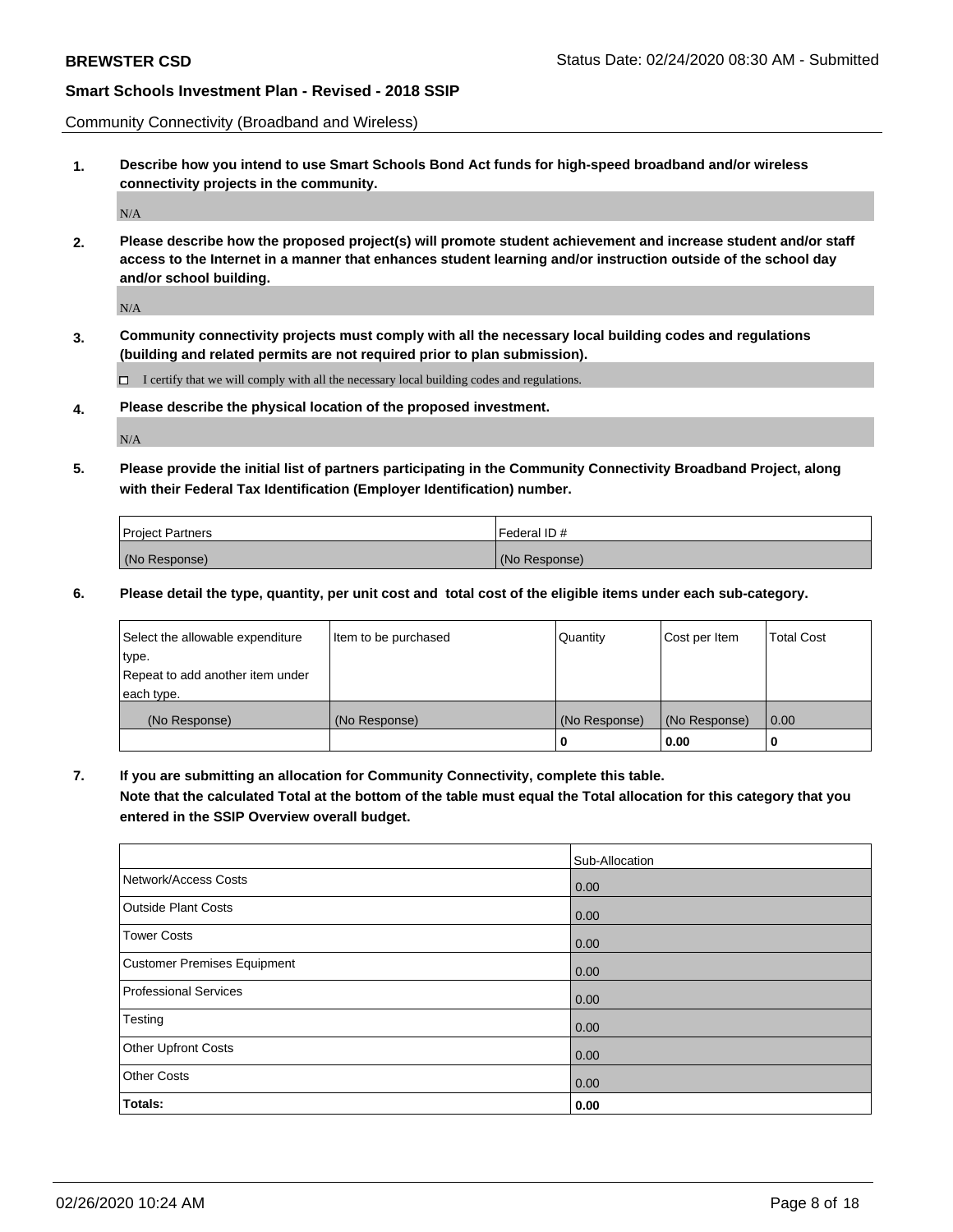#### Classroom Learning Technology

**1. In order for students and faculty to receive the maximum benefit from the technology made available under the Smart Schools Bond Act, their school buildings must possess sufficient connectivity infrastructure to ensure that devices can be used during the school day. Smart Schools Investment Plans must demonstrate that sufficient infrastructure that meets the Federal Communications Commission's 100 Mbps per 1,000 students standard currently exists in the buildings where new devices will be deployed, or is a planned use of a portion of Smart Schools Bond Act funds, or is under development through another funding source. Smart Schools Bond Act funds used for technology infrastructure or classroom technology investments must increase the number of school buildings that meet or exceed the minimum speed standard of 100 Mbps per 1,000 students and staff within 12 months. This standard may be met on either a contracted 24/7 firm service or a "burstable" capability. If the standard is met under the burstable criteria, it must be:**

**1. Specifically codified in a service contract with a provider, and**

**2. Guaranteed to be available to all students and devices as needed, particularly during periods of high demand, such as computer-based testing (CBT) periods.**

**Please describe how your district already meets or is planning to meet this standard within 12 months of plan submission.**

Brewster CSD Currently provides 850 Mbps of bandwidth to the 3,135 students it serves which is more than double the minimum standard. This bandwidth is split between two separate ISPs with automatic failover and shaped to balance out traffic between buildings and prioritizing educational use over social media or other traffic. Our connections between buildings is dual 10 Gb fiber with automatic failover to ensure constant uptime.

- **1a. If a district believes that it will be impossible to meet this standard within 12 months, it may apply for a waiver of this requirement, as described on the Smart Schools website. The waiver must be filed and approved by SED prior to submitting this survey.**
	- $\Box$  By checking this box, you are certifying that the school district has an approved waiver of this requirement on file with the New York State Education Department.
- **2. Connectivity Speed Calculator (Required). If the district currently meets the required speed, enter "Currently Met" in the last box: Expected Date When Required Speed Will be Met.**

|                  | l Number of<br>Students | Required Speed<br>lin Mbps | Current Speed in<br><b>Mbps</b> | Expected Speed<br>to be Attained | Expected Date<br>When Reauired |
|------------------|-------------------------|----------------------------|---------------------------------|----------------------------------|--------------------------------|
|                  |                         |                            |                                 | Within 12 Months                 | Speed Will be Met              |
| Calculated Speed | 3.135                   | 313.50                     | 850                             | (No Response)                    | (No Response)                  |

**3. If the district wishes to have students and staff access the Internet from wireless devices within the school building, or in close proximity to it, it must first ensure that it has a robust Wi-Fi network in place that has sufficient bandwidth to meet user demand.**

**Please describe how you have quantified this demand and how you plan to meet this demand.**

Every student in grades 6-12 is given a Chromebook to use throughout the day and to take home. There is a cart of Chromebooks in each homeroom in grades 1-5 for students to use daily. We have complete WiFi coverage throughout all of our buildings with access points in nearly every classroom and in all general areas such as libraries, gymnasiums, auditoriums and cafeterias. We have 850 Mbps of bandwidth split between two separate ISPs with automatic failover and shaped to balance out traffic between buildings and prioritizing educational use over social media or other traffic. Our connections between buildings is dual 10 Gb fiber with automatic failover to ensure constant uptime. We monitor our traffic daily and have not exceeded our bandwidth needs at this moment across both our wired and wireless networks.

**4. All New York State public school districts are required to complete and submit an Instructional Technology Plan survey to the New York State Education Department in compliance with Section 753 of the Education Law and per Part 100.12 of the Commissioner's Regulations.**

**Districts that include educational technology purchases as part of their Smart Schools Investment Plan must have a submitted and approved Instructional Technology Plan survey on file with the New York State Education Department.**

By checking this box, you are certifying that the school district has an approved Instructional Technology Plan survey on file with the New York State Education Department.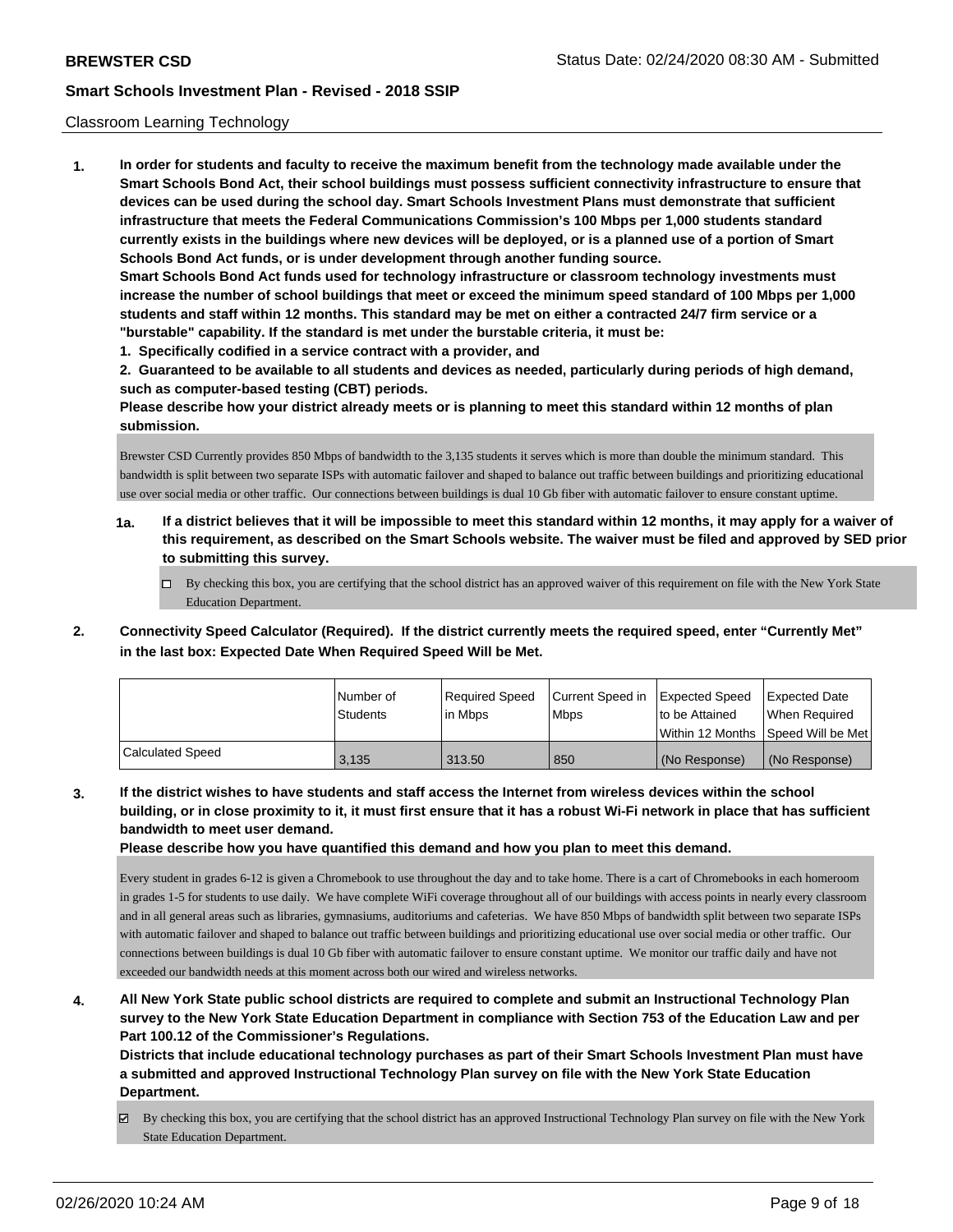#### Classroom Learning Technology

**5. Describe the devices you intend to purchase and their compatibility with existing or planned platforms or systems. Specifically address the adequacy of each facility's electrical, HVAC and other infrastructure necessary to install and support the operation of the planned technology.**

Interactive Displays:

- The new interactive displays that the District will purchase and install to replace the aging and failing Smart Boards that are currently in each classroom will help to transform the way that teachers and learners interact and share information in the classroom. These interactive displays have the ability to be cast to from any device. This will allow a teacher to easily have a student share work that they are doing on their Chromebook on the classroom display. These new interactive displays also function as a basic whiteboard and can access the internet without even needing to turn on a connected computer. This added versatility not only supports the five skills identified in our Strategic Coherence Plan, but better reflects the way teams work and collaborate in today's businesses and organizations.
- Since we already have projectors and smart boards in every classroom the power and network cabling is already in place. Many of our teachers already use Smart Notebook software for many of their lessons and the Smart Interactive Displays work seamlessly with that existing software. Casting (Screensharing) to these Interactive Displays works with all of the mobile devices currently in use within the district.

Server to expand our Virtual Desktop Infrastructure (VDI)

- VDI makes the Chromebooks that students and teachers are using more versatile by creating a Virtual Desktop Infrastructure or VDI where a Window-based desktop can be accessed from any device, anywhere they are connected to the internet. VDI has two main advantages for end users:
- 1. Students and teachers will have access to applications such as Autodesk Inventor, Adobe Creative Suite and Microsoft Office which wouldn't normally be available on a Chromebook and,
- 2. They will be able to do work in these programs from home instead of needing to be on a Windows-based device that is physically located in the district.
- VDI also has many benefits for the Technology Department:
- 1. There is no need to purchase additional devices for students to access these programs as we expand this curriculum to more grade levels and make it available to more students; and
- 2. Management of the programs and the Virtual Desktop are all done from a single location ultimately taking up less staff time to maintain.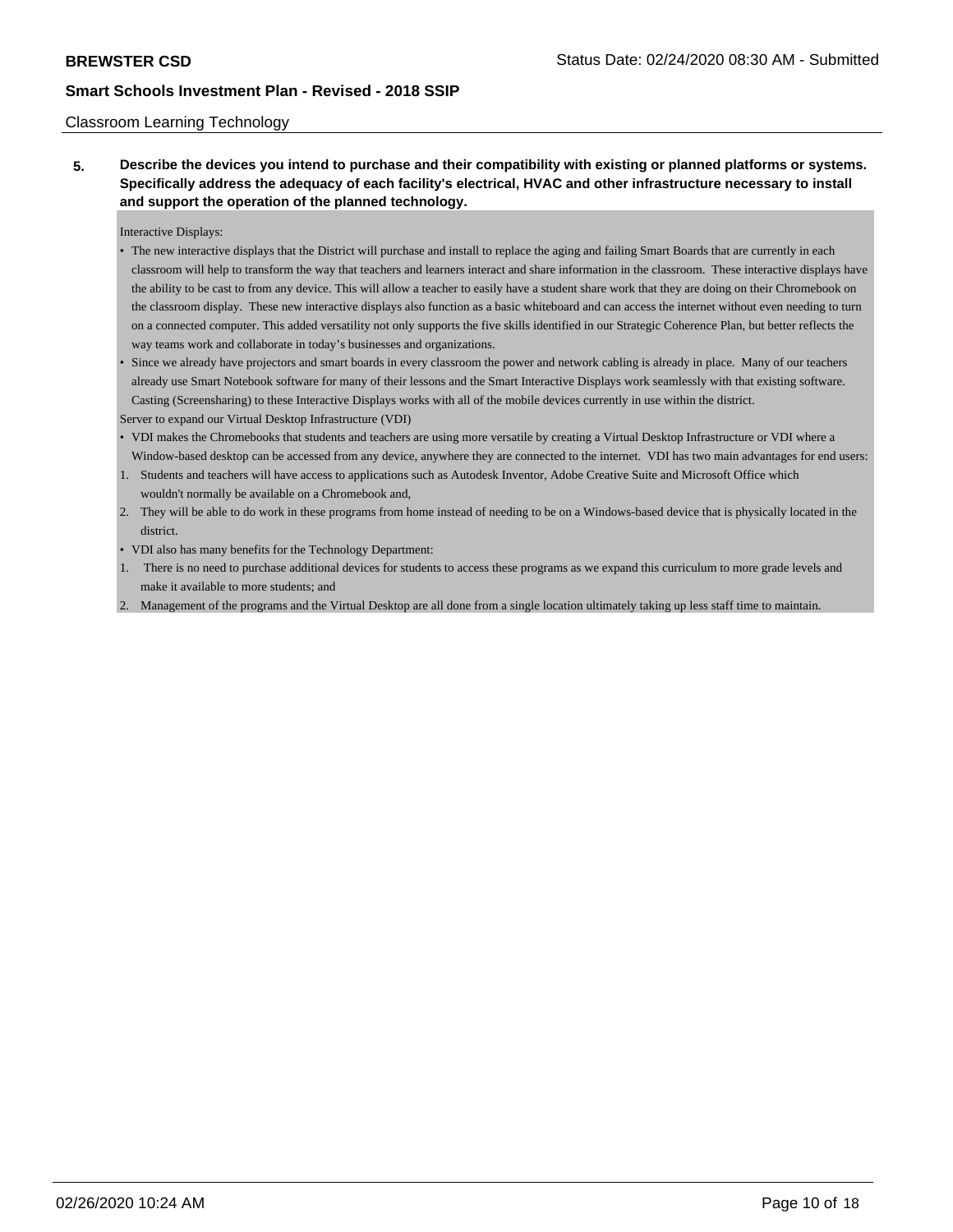#### Classroom Learning Technology

- **6. Describe how the proposed technology purchases will:**
	- **> enhance differentiated instruction;**
	- **> expand student learning inside and outside the classroom;**
	- **> benefit students with disabilities and English language learners; and**
	- **> contribute to the reduction of other learning gaps that have been identified within the district.**

**The expectation is that districts will place a priority on addressing the needs of students who struggle to succeed in a rigorous curriculum. Responses in this section should specifically address this concern and align with the district's Instructional Technology Plan (in particular Question 2 of E. Curriculum and Instruction: "Does the district's instructional technology plan address the needs of students with disabilities to ensure equitable access to instruction, materials and assessments?" and Question 3 of the same section: "Does the district's instructional technology plan address the provision of assistive technology specifically for students with disabilities to ensure access to and participation in the general curriculum?")**

**In addition, describe how the district ensures equitable access to instruction, materials and assessments and participation in the general curriculum for both SWD and English Language Learners/Multilingual Learners (ELL/MLL) students.**

These new displays in the classroom will benefit students with disabilities and ELL students in a variety of ways.

- The clear and vibrant displays will make the content more visible for all learners in the classroom (currently many of our projector based displays are very dim and difficulty to see). One of the key strategies that our high level ELL students shared with staff is that visual representations of topics and words were extremely helpful when they were new to the country and the language. These new displays and renewed training in how to use the features of Smart Notebook and other software will encourage teachers to employ more visuals in their lessons.
- We are training all staff in all of the different collaborative features of the board, and in the hands-on interactive components of Smart Notebook so that they are able to build more engaging lessons that will benefit those students with disabilities and ELL students that are more visual and tactile learners.
- The screen sharing capability allows the district to foster more student centered learning with students able to share what they are working on on their own device. This ability to cast their screen to the rest of the class will provide more opportunities for students with disabilities and ELL students to explain their thinking and make connections to prior learning.

VDI Servers

- One of the major learning gaps we identified with our Project Lead the Way and media arts classes is that the software that is key to these classes needed to be loaded on to either Windows or Mac devices that were kept in the classroom. These programs were not accessible from home or on any other devices throughout the school.
- With VDI students will be able to access these applications on any device from anywhere. This is a clear benefit to all ELL Students and students with disabilities providing them with additional time outside of the classroom to work on projects. Having access to these software programs outside of school on their own device will allow these students to work at their own pace and enlist additional assistance from friends and family to translate for them when needed.
- Expanding the use of these programs from our STEM and Arts classes will allow more students with disabilities and ELL students to study in these fields.
- **7. Where appropriate, describe how the proposed technology purchases will enhance ongoing communication with parents and other stakeholders and help the district facilitate technology-based regional partnerships, including distance learning and other efforts.**

These particular investments are not designed to enhance ongoing communication with parents or other stakeholders, however, having a Virtual Desktop Infrastructure would be beneficial in distance learning courses that are available regionally.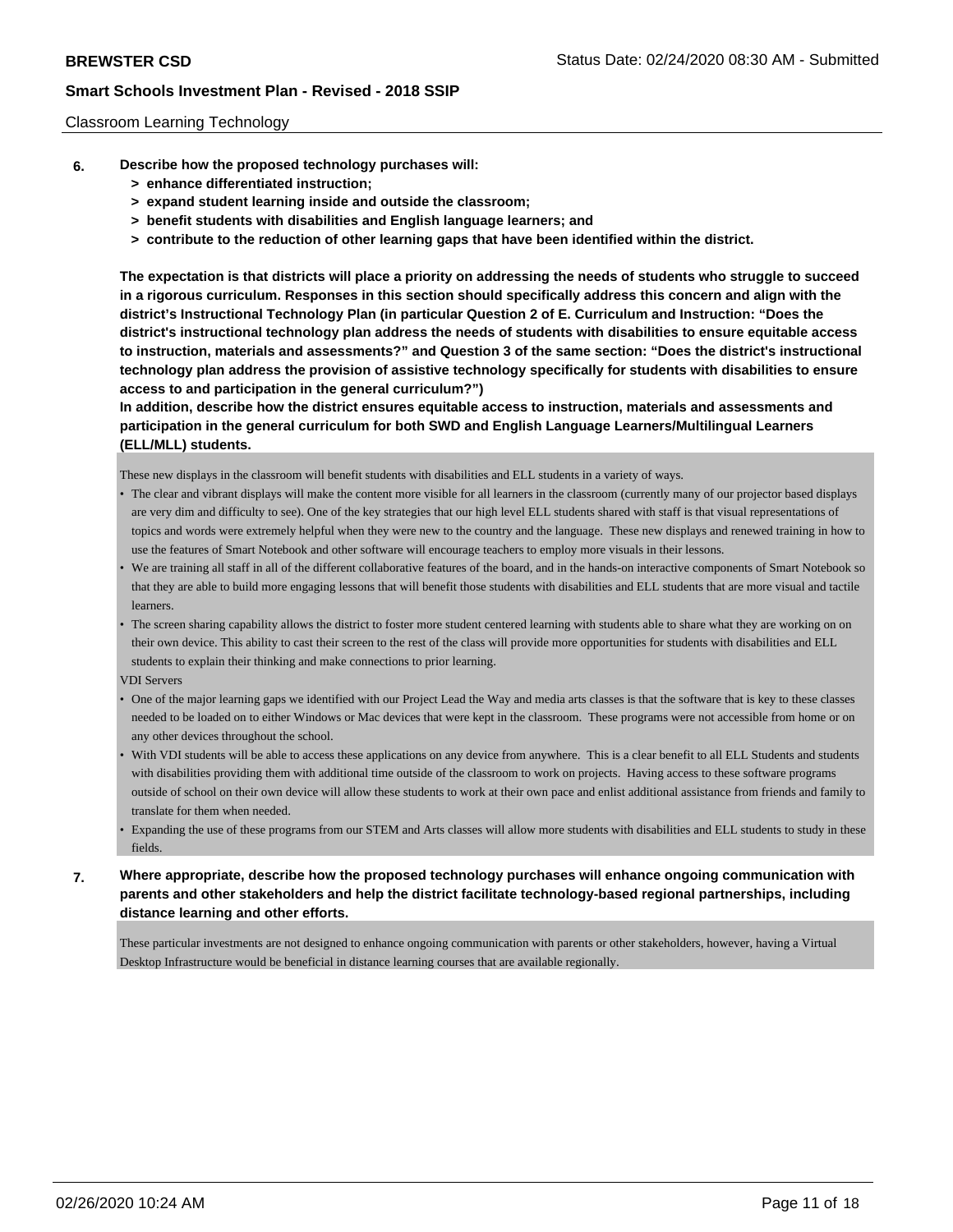#### Classroom Learning Technology

**8. Describe the district's plan to provide professional development to ensure that administrators, teachers and staff can employ the technology purchased to enhance instruction successfully.**

**Note: This response should be aligned and expanded upon in accordance with your district's response to Question 1 of F. Professional Development of your Instructional Technology Plan: "Please provide a summary of professional development offered to teachers and staff, for the time period covered by this plan, to support technology to enhance teaching and learning. Please include topics, audience and method of delivery within your summary."**

New Smart Interactive Panel Displays:

- As stated in our Instructional Technology Plan "Each teacher that will receive a new fully interactive Smart Display will be required to attend 4 half-day trainings over the course of the year to learn how to use all of the different features and use it to promote more student centered lessons and project based learning."
- Day 1 In person, facilitated by Teq staff
- Overall Objectives:
- How to use all of the physical features of the board from screen sharing, whiteboard, etc...
- Understand the capabilities for Smart Learning Suite and set the stage for more training in how to use that and Smart Response.
- How these tools can support Student Centered Learning our Vision and our Strategic Plan help to clarify that a little more:
- How this fits with realizing the district's vision"Brewster Central School District will engage all learners in authentic problem and project-based learning, inspire and empower them to ask and answer questions of personal and public interest and be responsible digital citizens."
- How this fits with our Strategic Coherence Plan. (this is largely focused on the following Success Skills)
- Critical Thinking
- Communication & Collaboration
- Adaptability
- Civic Responsibility
- Perseverance
- Day 2 In person, facilitated by Teq staff
- Overall Objectives:
- How to use Smart Notebook and Smart Learning Suite.
- How to use Smart Response within your lessons for formative assessment.
- Day 3 In person, facilitated by Brewster staff
- Overall Objectives:
- How to use Smart Panels in more student centered lessons.
- How to turn an existing teacher centered content driven lesson into one that is more student centered and project based.
- How to build more collaboration into existing lessons.
- Day 4 online asynchronous, facilitated by Brewster staff
- Overall Objectives:
- How to facilitate online discussions and collaboration.
- How to incorporate online resources into your curriculum.

**9. Districts must contact one of the SUNY/CUNY teacher preparation programs listed on the document on the left side of the page that supplies the largest number of the district's new teachers to request advice on innovative uses and best practices at the intersection of pedagogy and educational technology.**

- By checking this box, you certify that you have contacted the SUNY/CUNY teacher preparation program that supplies the largest number of your new teachers to request advice on these issues.
- **9a. Please enter the name of the SUNY or CUNY Institution that you contacted.**

SUNY New Paltz

**9b. Enter the primary Institution phone number.**

845-257-SUNY

**9c. Enter the name of the contact person with whom you consulted and/or will be collaborating with on innovative uses of technology and best practices.**

Dean Michael Rosenberg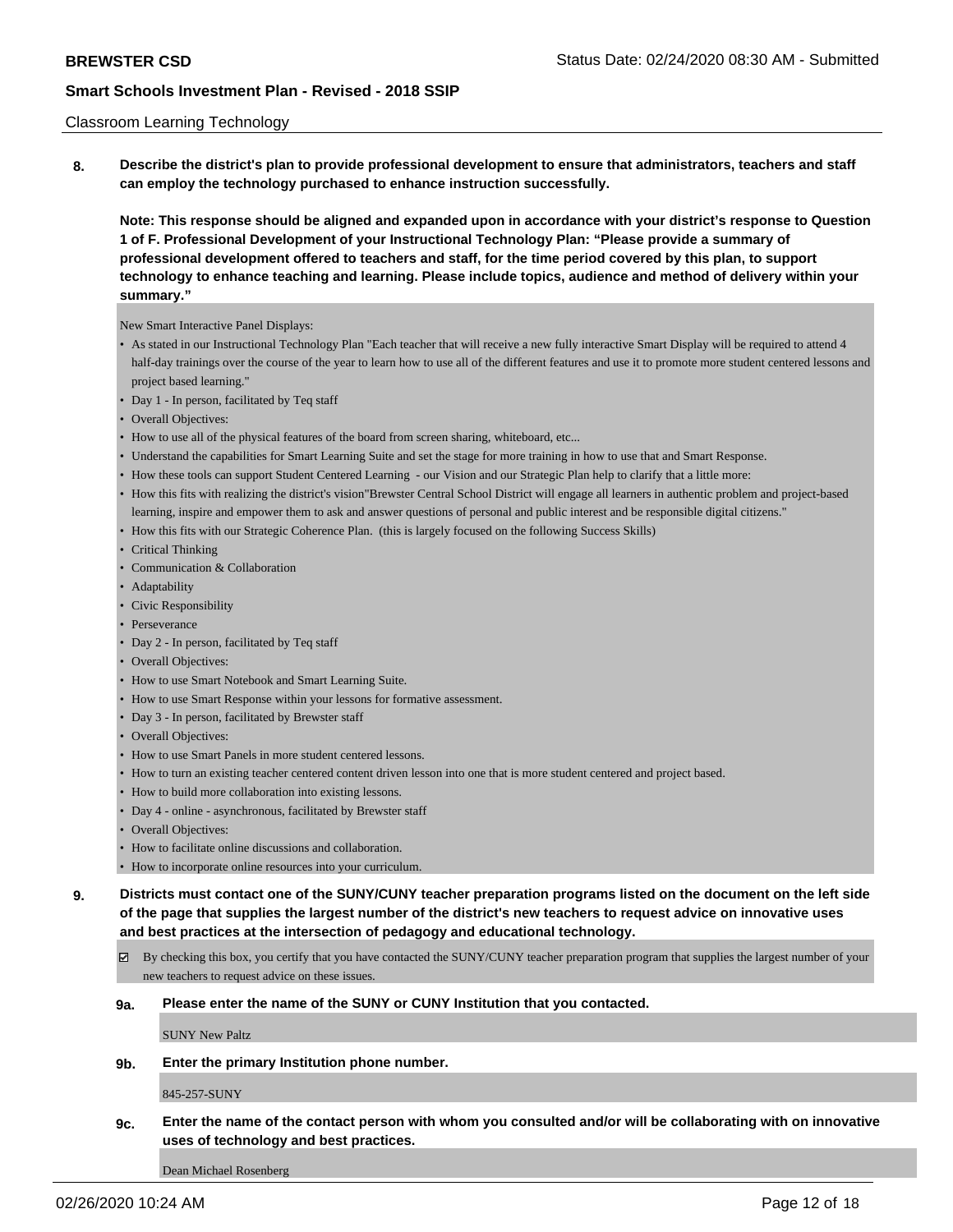#### Classroom Learning Technology

**10. To ensure the sustainability of technology purchases made with Smart Schools funds, districts must demonstrate a long-term plan to maintain and replace technology purchases supported by Smart Schools Bond Act funds. This sustainability plan shall demonstrate a district's capacity to support recurring costs of use that are ineligible for Smart Schools Bond Act funding such as device maintenance, technical support, Internet and wireless fees, maintenance of hotspots, staff professional development, building maintenance and the replacement of incidental items. Further, such a sustainability plan shall include a long-term plan for the replacement of purchased devices and equipment at the end of their useful life with other funding sources.**

 $\boxtimes$  By checking this box, you certify that the district has a sustainability plan as described above.

**11. Districts must ensure that devices purchased with Smart Schools Bond funds will be distributed, prepared for use, maintained and supported appropriately. Districts must maintain detailed device inventories in accordance with generally accepted accounting principles.**

By checking this box, you certify that the district has a distribution and inventory management plan and system in place.

**12. Please detail the type, quantity, per unit cost and total cost of the eligible items under each sub-category.**

| Select the allowable expenditure | Item to be Purchased            | Quantity | Cost per Item | <b>Total Cost</b> |
|----------------------------------|---------------------------------|----------|---------------|-------------------|
| type.                            |                                 |          |               |                   |
| Repeat to add another item under |                                 |          |               |                   |
| each type.                       |                                 |          |               |                   |
| Interactive Whiteboards          | <b>Fixed Wall Display Mount</b> | 45       | 69.00         | 3,105.00          |
| Interactive Whiteboards          | BenQ 75                         | 45       | 2,899.00      | 130,455.00        |
| Interactive Whiteboards          | <b>HDMI Cable</b>               | 45       | 19.60         | 882.00            |
|                                  |                                 | 135      | 2,987.60      | 134,442           |

### **13. Final 2014-15 BEDS Enrollment to calculate Nonpublic Sharing Requirement (no changes allowed.)**

|            | Public Enrollment | Nonpublic Enrollment | l Total Enrollment | Nonpublic<br>l Percentage |
|------------|-------------------|----------------------|--------------------|---------------------------|
| Enrollment | 3,248             | 28                   | 3.276.00           | 0.85                      |

#### **14. If you are submitting an allocation for Classroom Learning Technology complete this table.**

| Interactive Whiteboards  | Public School Sub-Allocation | <b>Estimated Nonpublic Loan</b><br>Amount<br>(Based on Percentage Above) | <b>Estimated Total Public and</b><br>Nonpublic Sub-Allocation |
|--------------------------|------------------------------|--------------------------------------------------------------------------|---------------------------------------------------------------|
|                          | 134,442.00                   | 0.00                                                                     | 134,442.00                                                    |
| <b>Computer Servers</b>  | 0.00                         | 0.00                                                                     | 0.00                                                          |
| <b>Desktop Computers</b> | 0.00                         | 0.00                                                                     | 0.00                                                          |
| <b>Laptop Computers</b>  | 0.00                         | 0.00                                                                     | 0.00                                                          |
| <b>Tablet Computers</b>  | 0.00                         | 0.00                                                                     | 0.00                                                          |
| <b>Other Costs</b>       | 0.00                         | 0.00                                                                     | 0.00                                                          |
| Totals:                  | 134,442.00                   | 0                                                                        | 134,442                                                       |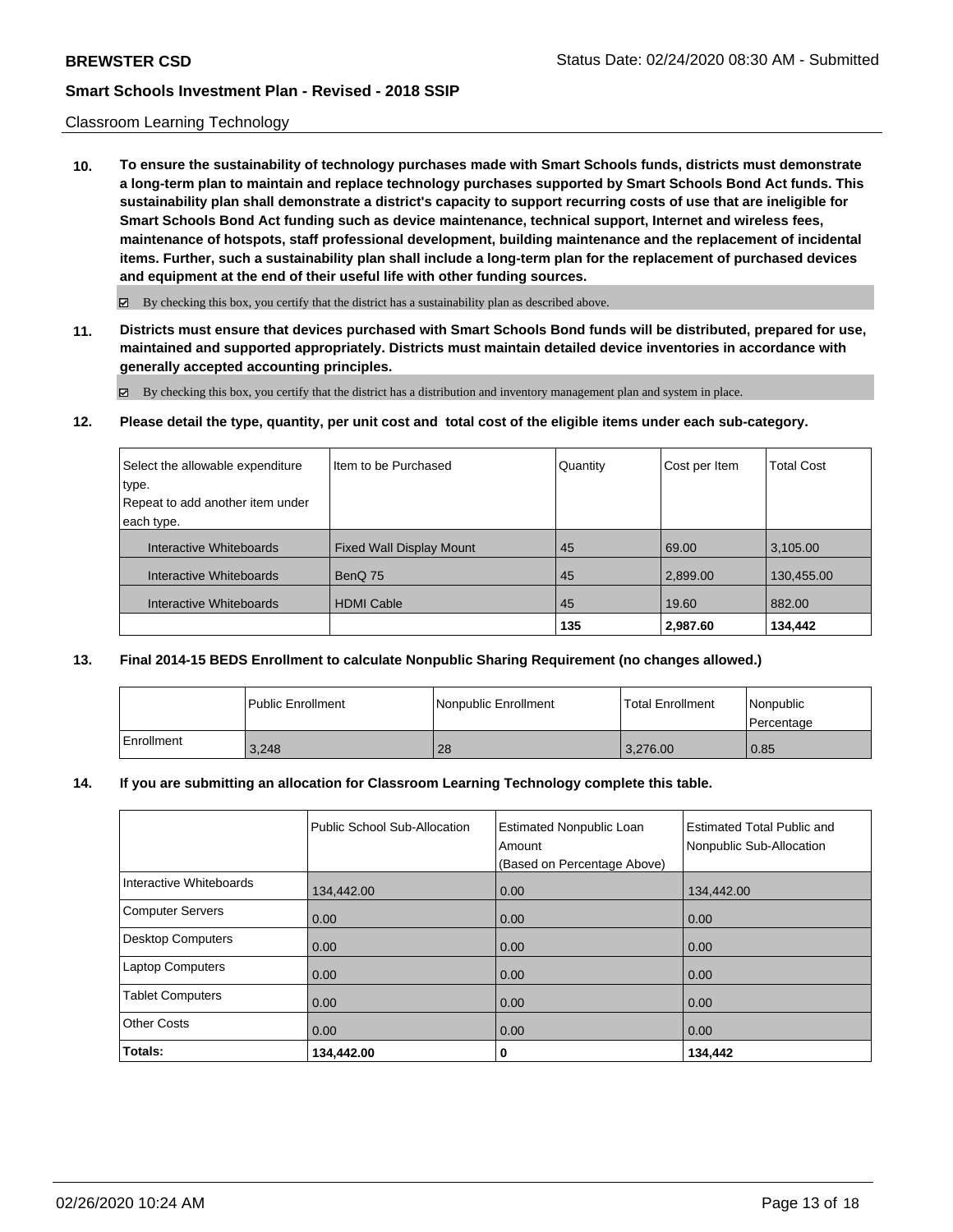#### Pre-Kindergarten Classrooms

**1. Provide information regarding how and where the district is currently serving pre-kindergarten students and justify the need for additional space with enrollment projections over 3 years.**

N/A

- **2. Describe the district's plan to construct, enhance or modernize education facilities to accommodate prekindergarten programs. Such plans must include:**
	- **Specific descriptions of what the district intends to do to each space;**
	- **An affirmation that new pre-kindergarten classrooms will contain a minimum of 900 square feet per classroom;**
	- **The number of classrooms involved;**
	- **The approximate construction costs per classroom; and**
	- **Confirmation that the space is district-owned or has a long-term lease that exceeds the probable useful life of the improvements.**

N/A

**3. Smart Schools Bond Act funds may only be used for capital construction costs. Describe the type and amount of additional funds that will be required to support ineligible ongoing costs (e.g. instruction, supplies) associated with any additional pre-kindergarten classrooms that the district plans to add.**

N/A

**4. All plans and specifications for the erection, repair, enlargement or remodeling of school buildings in any public school district in the State must be reviewed and approved by the Commissioner. Districts that plan capital projects using their Smart Schools Bond Act funds will undergo a Preliminary Review Process by the Office of Facilities Planning.**

**Please indicate on a separate row each project number given to you by the Office of Facilities Planning.**

| Project Number |  |
|----------------|--|
| (No Response)  |  |
|                |  |

**5. Please detail the type, quantity, per unit cost and total cost of the eligible items under each sub-category.**

| Select the allowable expenditure | Item to be purchased | Quantity      | Cost per Item | <b>Total Cost</b> |
|----------------------------------|----------------------|---------------|---------------|-------------------|
| type.                            |                      |               |               |                   |
| Repeat to add another item under |                      |               |               |                   |
| each type.                       |                      |               |               |                   |
| (No Response)                    | (No Response)        | (No Response) | (No Response) | 0.00              |
|                                  |                      |               |               | 0.00              |
|                                  |                      | U             | 0.00          |                   |

**6. If you have made an allocation for Pre-Kindergarten Classrooms, complete this table. Note that the calculated Total at the bottom of the table must equal the Total allocation for this category that you entered in the SSIP Overview overall budget.**

|                                          | Sub-Allocation |
|------------------------------------------|----------------|
| Construct Pre-K Classrooms               | 0.00           |
| Enhance/Modernize Educational Facilities | 0.00           |
| <b>Other Costs</b>                       | 0.00           |
| Totals:                                  | 0.00           |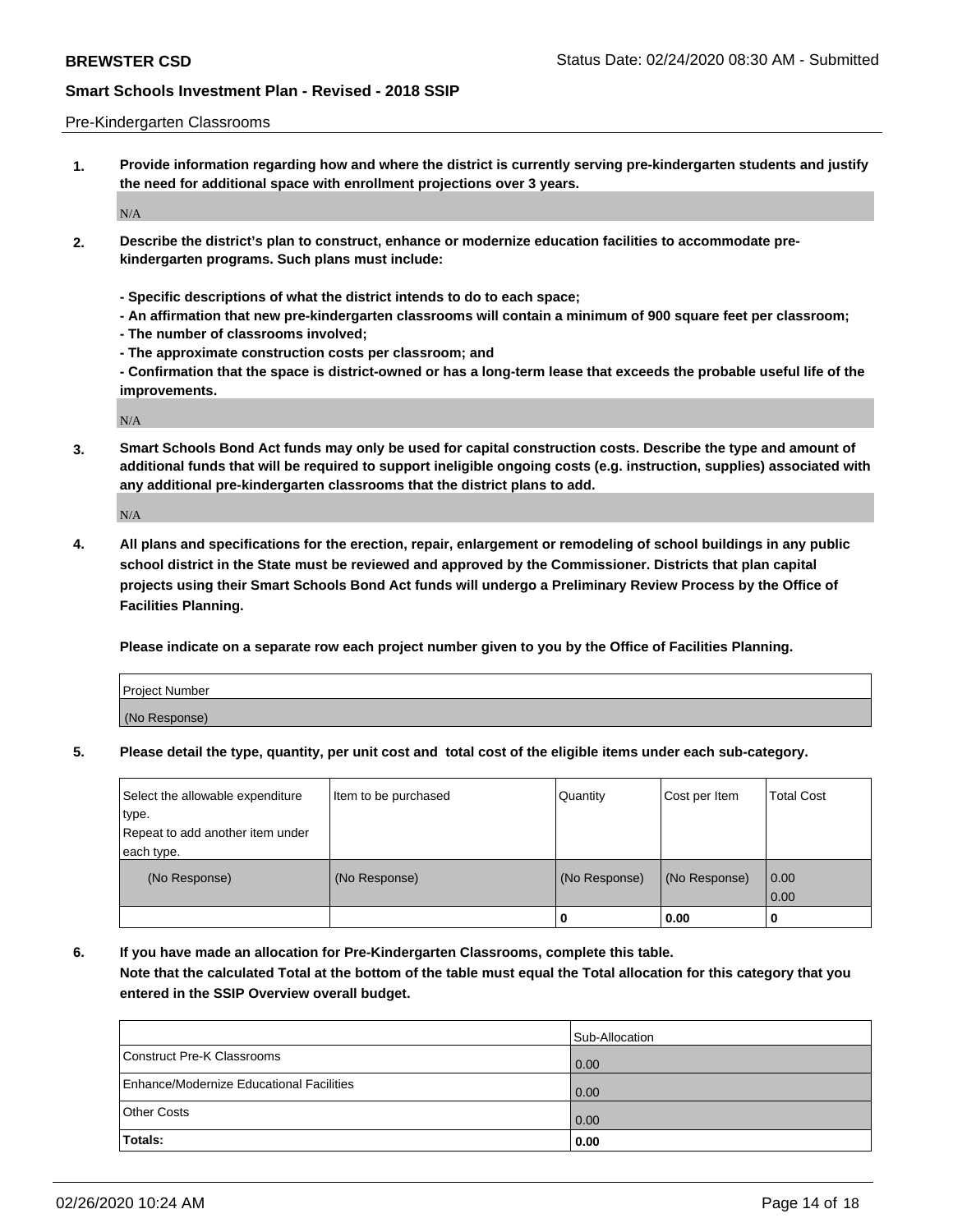Replace Transportable Classrooms

**1. Describe the district's plan to construct, enhance or modernize education facilities to provide high-quality instructional space by replacing transportable classrooms.**

 $\rm N/A$ 

**2. All plans and specifications for the erection, repair, enlargement or remodeling of school buildings in any public school district in the State must be reviewed and approved by the Commissioner. Districts that plan capital projects using their Smart Schools Bond Act funds will undergo a Preliminary Review Process by the Office of Facilities Planning.**

**Please indicate on a separate row each project number given to you by the Office of Facilities Planning.**

| Project Number |  |
|----------------|--|
|                |  |
| (No Response)  |  |

**3. For large projects that seek to blend Smart Schools Bond Act dollars with other funds, please note that Smart Schools Bond Act funds can be allocated on a pro rata basis depending on the number of new classrooms built that directly replace transportable classroom units.**

**If a district seeks to blend Smart Schools Bond Act dollars with other funds describe below what other funds are being used and what portion of the money will be Smart Schools Bond Act funds.**

N/A

**4. Please detail the type, quantity, per unit cost and total cost of the eligible items under each sub-category.**

| Select the allowable expenditure | Item to be purchased | Quantity      | Cost per Item | <b>Total Cost</b> |
|----------------------------------|----------------------|---------------|---------------|-------------------|
| 'type.                           |                      |               |               |                   |
| Repeat to add another item under |                      |               |               |                   |
| each type.                       |                      |               |               |                   |
| (No Response)                    | (No Response)        | (No Response) | (No Response) | 0.00              |
|                                  |                      | u             | 0.00          |                   |

**5. If you have made an allocation for Replace Transportable Classrooms, complete this table. Note that the calculated Total at the bottom of the table must equal the Total allocation for this category that you entered in the SSIP Overview overall budget.**

|                                                | Sub-Allocation    |
|------------------------------------------------|-------------------|
| Construct New Instructional Space              | 0.00              |
| Enhance/Modernize Existing Instructional Space | $\overline{0.00}$ |
| <b>Other Costs</b>                             | 0.00              |
| Totals:                                        | 0.00              |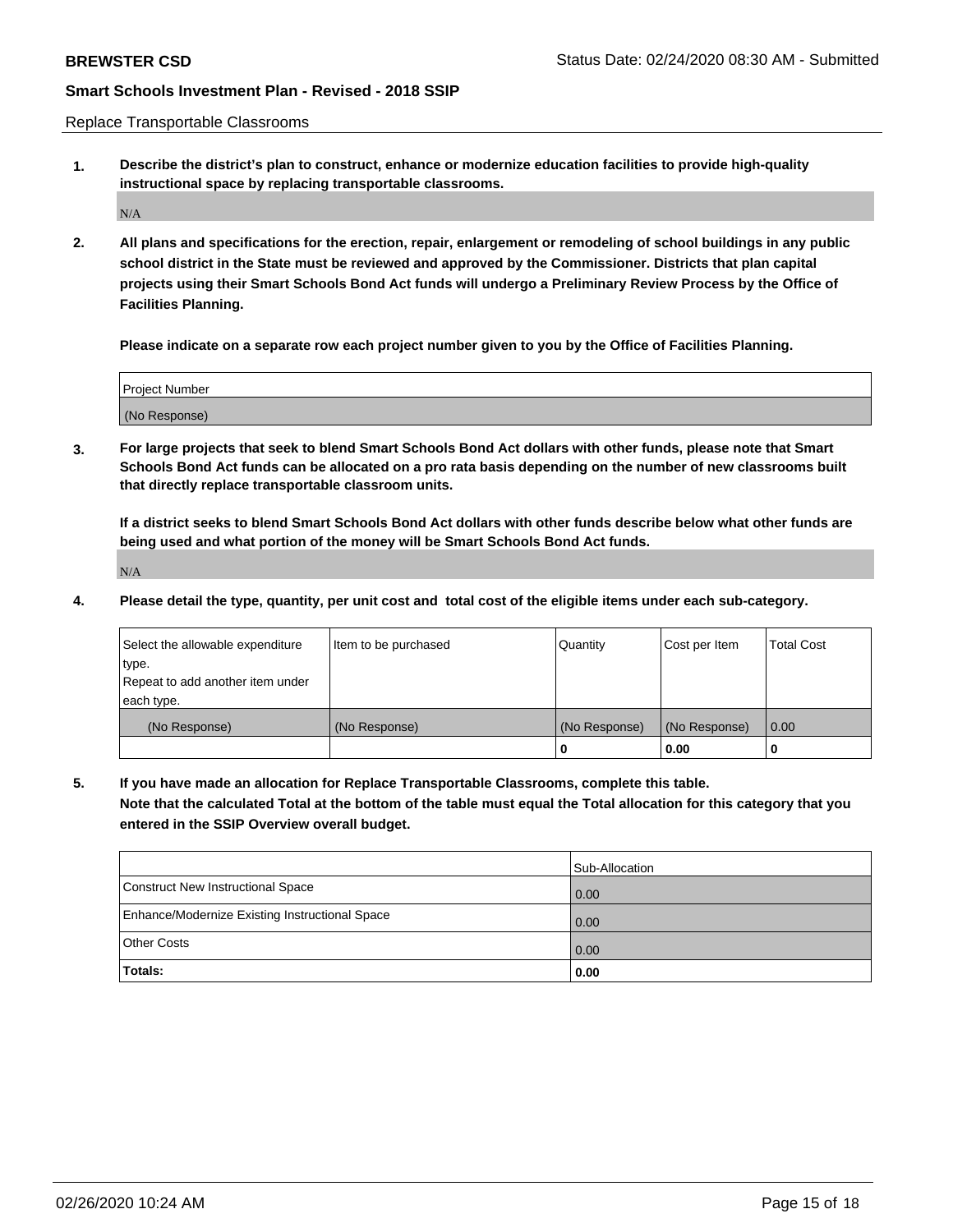High-Tech Security Features

**1. Describe how you intend to use Smart Schools Bond Act funds to install high-tech security features in school buildings and on school campuses.**

 $\rm N/A$ 

**2. All plans and specifications for the erection, repair, enlargement or remodeling of school buildings in any public school district in the State must be reviewed and approved by the Commissioner. Smart Schools plans with any expenditures in the High-Tech Security category require a project number from the Office of Facilities Planning. Districts must submit an SSBA LOI and receive project numbers prior to submitting the SSIP. As indicated on the LOI, some projects may be eligible for a streamlined review and will not require a building permit. Please indicate on a separate row each project number given to you by the Office of Facilities Planning.**

| <b>Project Number</b> |  |
|-----------------------|--|
| (No Response)         |  |

- **3. Was your project deemed eligible for streamlined Review?**
	- Yes
	- $\hfill \square$  No
- **4. Include the name and license number of the architect or engineer of record.**

| Name          | License Number |
|---------------|----------------|
| (No Response) | (No Response)  |

**5. Please detail the type, quantity, per unit cost and total cost of the eligible items under each sub-category.**

| Select the allowable expenditure | Item to be purchased | Quantity      | Cost per Item | Total Cost |
|----------------------------------|----------------------|---------------|---------------|------------|
| 'type.                           |                      |               |               |            |
| Repeat to add another item under |                      |               |               |            |
| each type.                       |                      |               |               |            |
| (No Response)                    | (No Response)        | (No Response) | (No Response) | 0.00       |
|                                  |                      | u             | 0.00          |            |

**6. If you have made an allocation for High-Tech Security Features, complete this table.**

**Enter each Sub-category Public Allocation based on the the expenditures listed in Table #5.**

|                                                      | Sub-Allocation    |
|------------------------------------------------------|-------------------|
| Capital-Intensive Security Project (Standard Review) | $\overline{0.00}$ |
| <b>Electronic Security System</b>                    | $\overline{0.00}$ |
| <b>Entry Control System</b>                          | 0.00              |
| Approved Door Hardening Project                      | $\overline{0.00}$ |
| <b>Other Costs</b>                                   | 0.00              |
| Totals:                                              | 0.00              |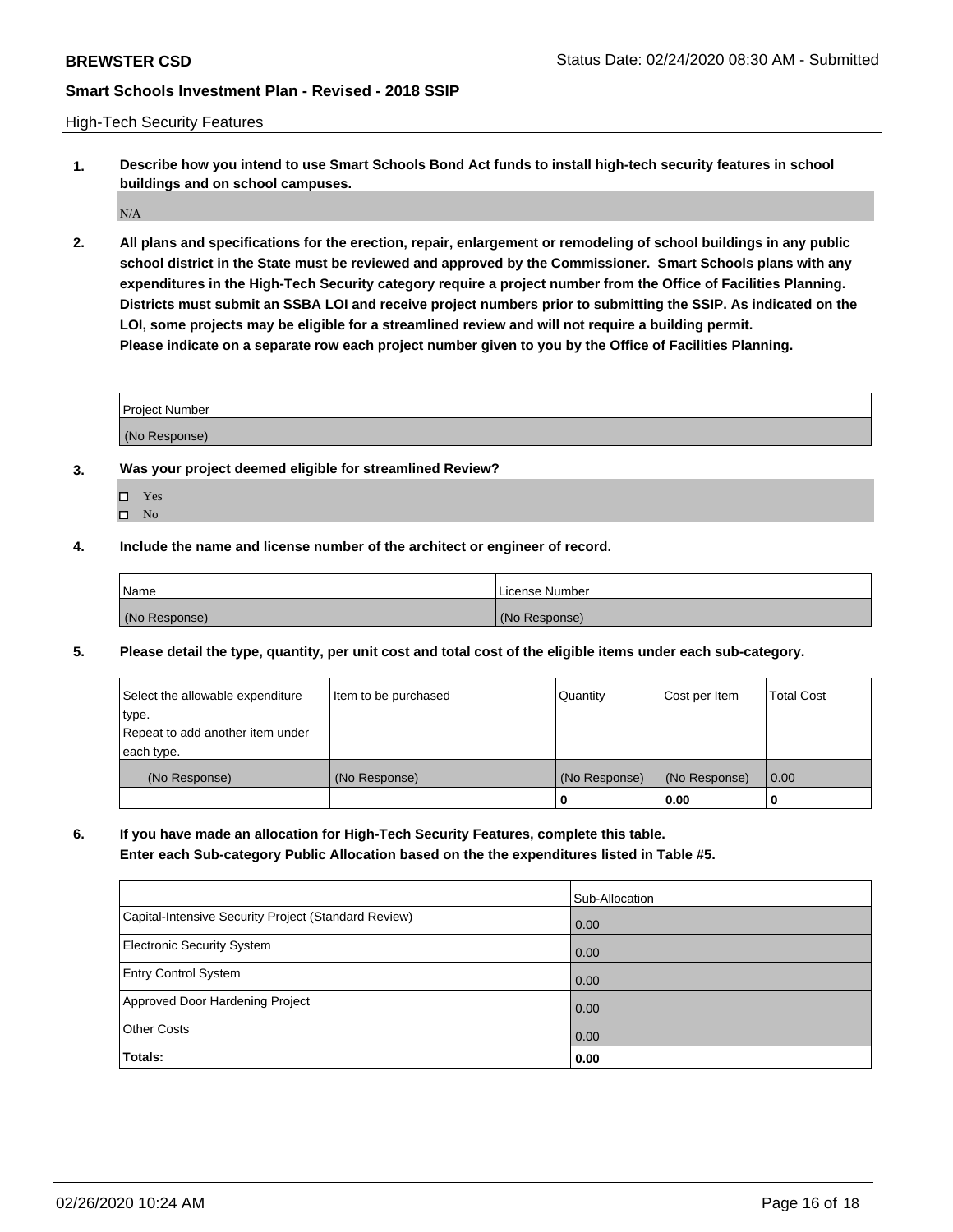**1. Describe your plan to utilize SSBA funds to purchase devices and loan to the nonpublic schools within your district. Please specify what devices have been requested by the nonpublic schools. If the nonpublic schools have not finalized requests, the district should provide the date nonpublic schools will submit the request by.**

The non-public maximum of \$250 per student has been met when we did our first Smart Schools Investment Plan.

**2. A final Smart Schools Investment Plan cannot be approved until school authorities have adopted regulations specifying the date by which requests from nonpublic schools for the purchase and loan of Smart Schools Bond Act classroom technology must be received by the district.**

By checking this box, you certify that you have such a plan and associated regulations in place that have been made public.

**2a. Please enter the date each year nonpublic schools must request loanable items from the school district. This date cannot be earlier than June 1 of the previous school year.**

(No Response)

#### **3. Final 2014-15 BEDS Enrollment to calculate Nonpublic Sharing Requirement (no changes allowed.)**

|            | Public Enrollment | Nonpublic Enrollment | 'Total Enrollment | l Nonpublic Percentage |
|------------|-------------------|----------------------|-------------------|------------------------|
| Enrollment | 3.248             | 28                   | 3.276.00          | 0.85                   |

# **4. Nonpublic Loan Calculator**

|                                                        | Loanable     | Loanable   | Additional       | Estimated | Previously | Cumulative | Final Per  | <b>Final Total</b> |
|--------------------------------------------------------|--------------|------------|------------------|-----------|------------|------------|------------|--------------------|
|                                                        | School       | Classroom  | Nonpublic        | Per Pupil | Approved   | Per Pupil  | Pupil Loan | Loan               |
|                                                        | Connectivity | Technology | Loan             | Amount -  | Per Pupil  | Loan       | Amount -   | Amount -           |
|                                                        |              |            | (Optional)       | This Plan | Amount(s)  | Amount     | This Plan  | This Plan          |
| Required Nonpublic<br>Loan                             | 0.00         | 134.442.00 |                  | 41.39     | 250.00     | 250.00     | 0.00       | 0.00               |
| Final Adjusted Loan<br>- (If additional loan<br>funds) | 0.00         | 134.442.00 | (No<br>Response) | 41.39     | 250.00     | 250.00     | 0.00       | 0.00               |

## **5. Nonpublic Share**

|                                          | Final Per Pupil Amount | Final Nonpublic Loan Amount |
|------------------------------------------|------------------------|-----------------------------|
| Pending and Previously<br>Approved Plans | 250.00                 | 7,000.00                    |
| This Plan                                | 0.00                   | 0.00                        |
| Total                                    | 250.00                 | 7,000.00                    |

### **6. Distribution of Nonpublic Loan Amount by School**

| Nonpublic School Name                               | 2018-19 K-12 Enrollment | Special Ed School? If Yes, not eligible |
|-----------------------------------------------------|-------------------------|-----------------------------------------|
| <b>GREEN CHIMNEYS SCHOOL-LITTLE</b><br><b>FOLKS</b> | 244                     | Yes                                     |
| LONGVIEW SCHOOL                                     | -28                     | <b>No</b>                               |

#### **7. Please detail the type, quantity and per unit cost of the eligible items under each sub-category.**